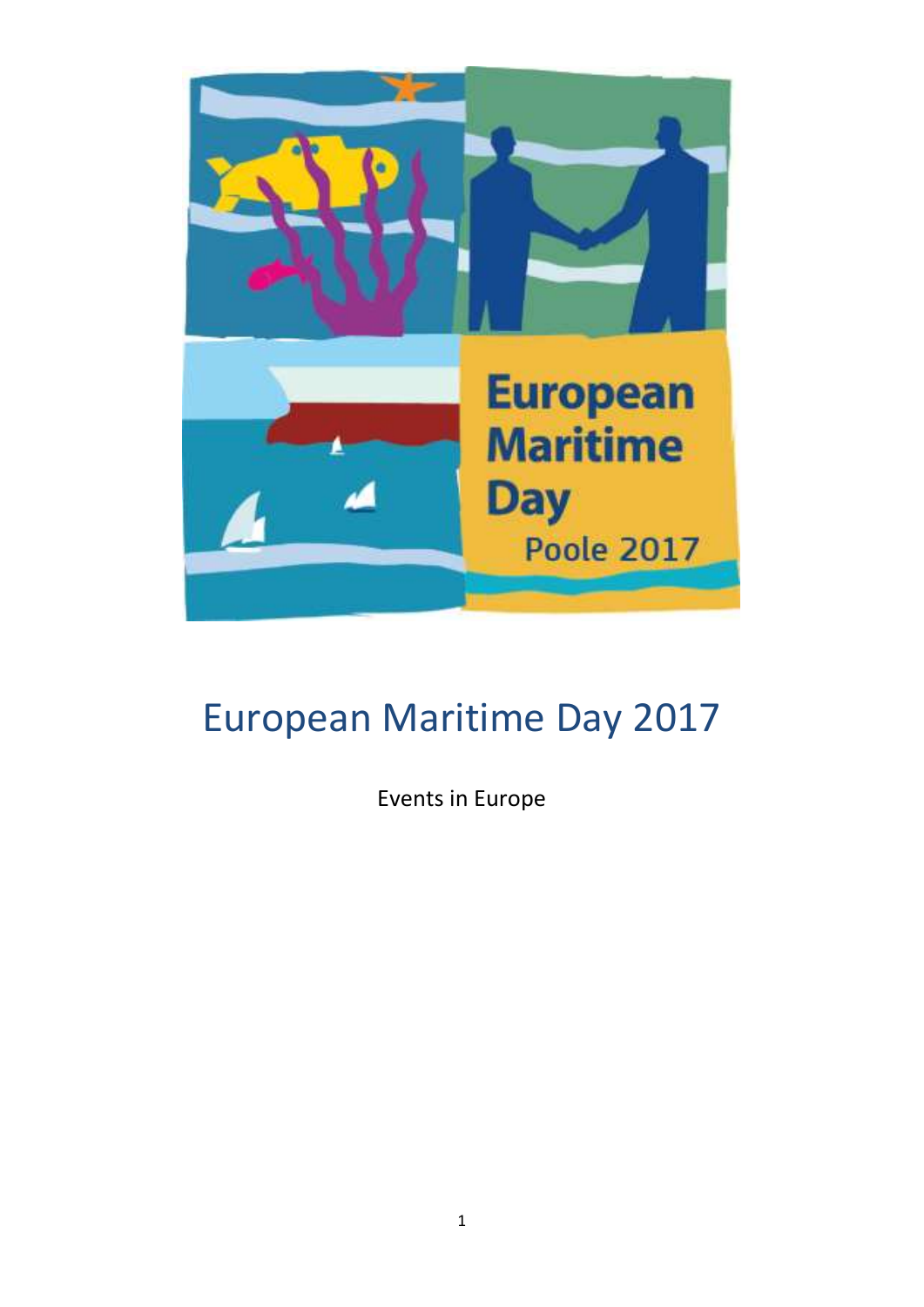## **Contents**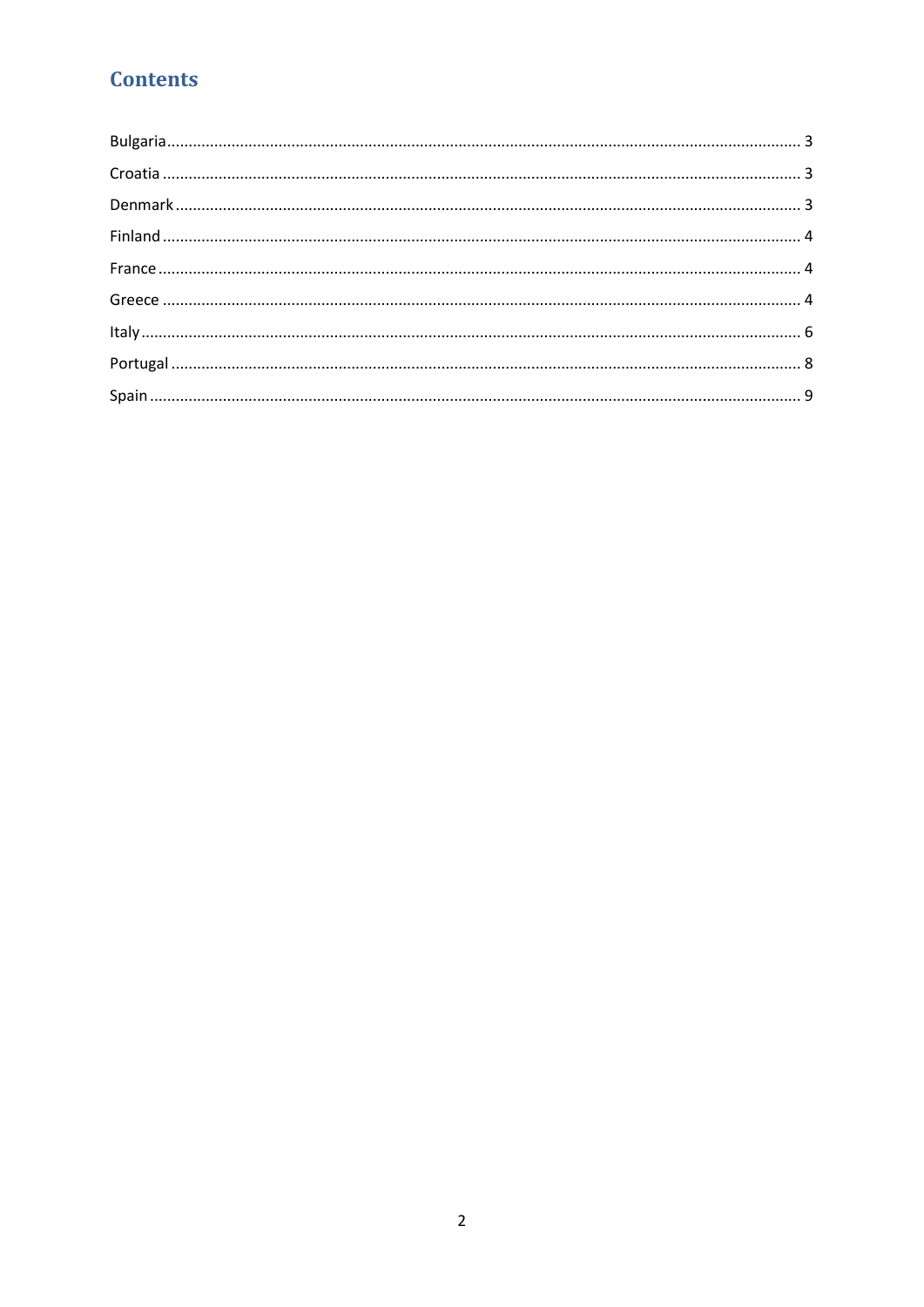#### <span id="page-2-0"></span>**Bulgaria**

Title: **Let's celebrate the European Maritime Day together** Date: 08/06/2017 Location: Varna Organiser: Regional Cluster North East Website:<http://www.mu-varna.bg/BG>

Event description: As Varna is a 2017 European Youth Capital we focus on young people and their relationship with the sea in their daily lives. The event includes discussions with students from Varna Maritime High School , a workshop on the strategy for Blue Growth in Bulgaria and Varna Region and a happening in the fishing village "Karantinata" - Asparuhovo.

#### <span id="page-2-1"></span>**Croatia**

## Title: **2nd ADRIATIC MARITIME LAW CONFERENCE**

Date: 25/05/2017

Location: Opatija

Organiser: Croatian Maritime Law Association

Website:<http://www.univ-nantes.fr/>

Event description: The Adriatic Maritime Law Conference (AMLC) is an annual event which was organized for the first time in Portorož (Slovenia) in May 2016. The Conference is coorganized by the National Maritime Law Associations (MLAs) of Croatia, Italy and Slovenia, with speakers coming from all the Adriatic coastal states (Italy, Croatia, Slovenia, Albania and Montenegro), in order to discuss recent trends of maritime law and to share opinions regarding unification of maritime law, which is also their main task as member associations of the Comité Maritime International (CMI - global NGO with its headquarters in Antwerpen, Belgium).

## <span id="page-2-2"></span>**Denmark**

## Title: **MARCOMP, Maritime Competences as driver for growth and development**

Date: 18/05/2017

Location: Svendborg

Organiser: MARCO MP

Website:

Event description: A maritime conference for industry representatives and academia combined with an innovation camp for maritime students. The students participate in selected sessions of the main conference including a panel discussion on the future need for maritime competences and a presentation of the results of their innovative challenge on future maritime information technology.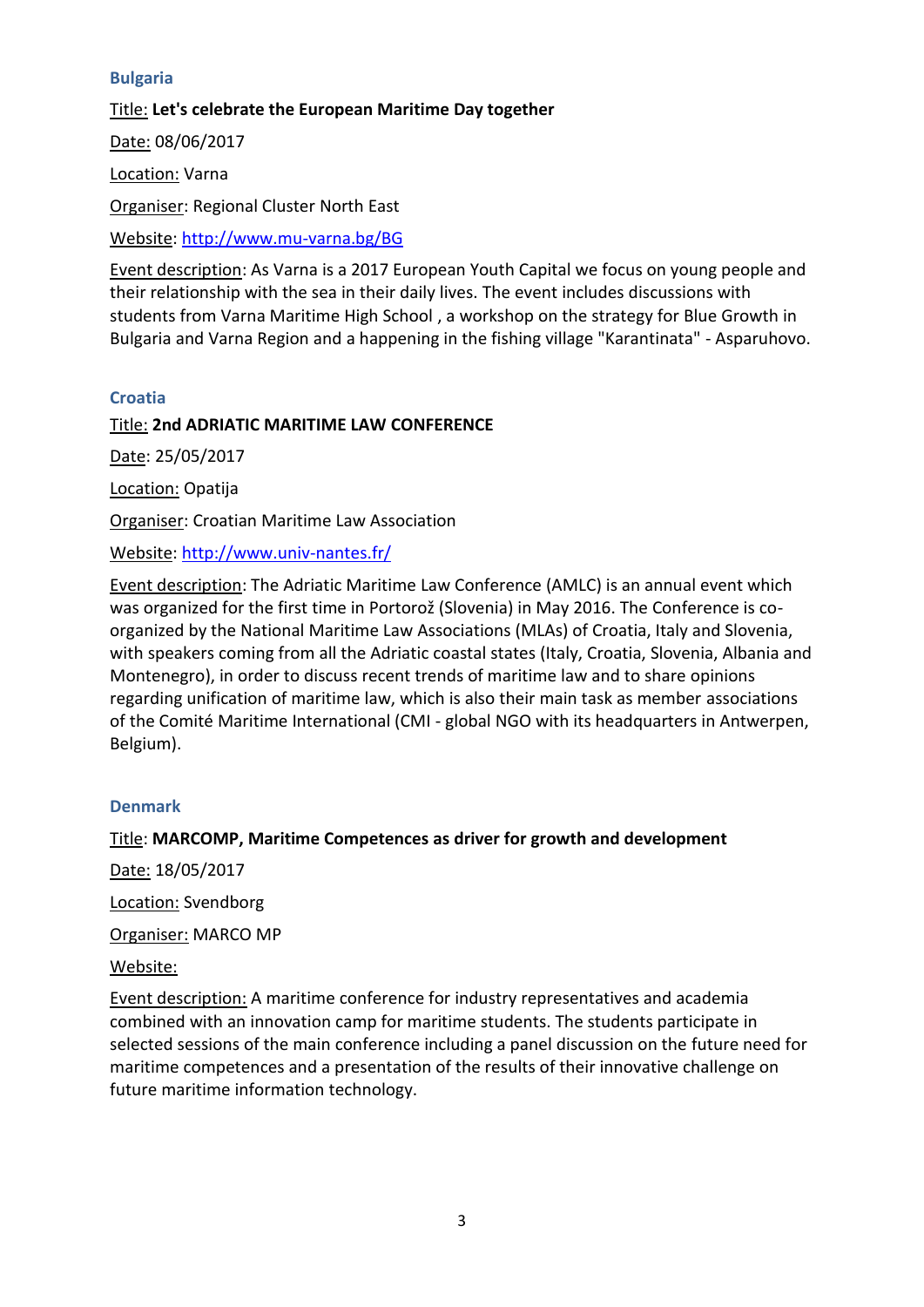#### <span id="page-3-0"></span>**Finland**

Title: **Fishy Waters** Date: 20/05/2017 Location: Vasa and Malax Organiser: FLAG Kustaktionsgruppen/4H in Korsholm and Malax Website:

Event description: The 4H organisations in Korsholm and Malax together with FLAG Kustaktionsgruppen will organize two fishing events for youth and children. Participants in both events will get the opportunity to catch and eviscerate fish, participate in different activities, learn about fish biology and ecology, and how our seas are changing. The future of our seas will be explored in a creative way.

#### <span id="page-3-1"></span>**France**

Title: **The coveted sea: trades, uses and regulations**

Date: 08-9/06/2017

Location: MSH Ange Guepin, Nantes

Organiser: University of Nantes

Website:<http://www.univ-nantes.fr/>

Event description: Maritime space is at the center of various concerns and issues: sea control, piracy, new sea lanes, exploitation of submarine resources, renewable marine energies, marine protected areas ... and BLUE GROWTH! This symposium is a follow-up to the presentation of the work of researchers on the occasion of the Observatory of Seafarers' Observatory 2016 Seminars (co-organized by CENS) and the OCEANEXT symposium.

#### <span id="page-3-2"></span>**Greece**

## Title: **Surrounded by the Aegean Sea: A Lighthouse (Pharos) in Greece**

Date: 07/05/2017

Location: Aggelochori, Thessaloniki

Organiser: Τhermaikos Municipality

Website: [www.thermaikos.gr](http://www.thermaikos.gr/)

Event description: Guided tour in the Lighthouse "Megalo Emvolo", accessible to schools and general public. A Pharos is a bright point in total darkness, an archetypal emblem of nautical history. The visit includes:

1. Organization and operation of the Lighthouse Service: Lighthouse Operating Systems.

- 2. Tour & presentation of automatic torches at the Lighthouse Service's yard.
- 3. Museum Exhibits semantics History: Presentation takes place inside the Lighthouse.
- 4. Operating an Old Traditional Lighthouse: Working demonstration of a kerosene Lighthouse and Lighthouse keeper's tasks to be performed in the yard.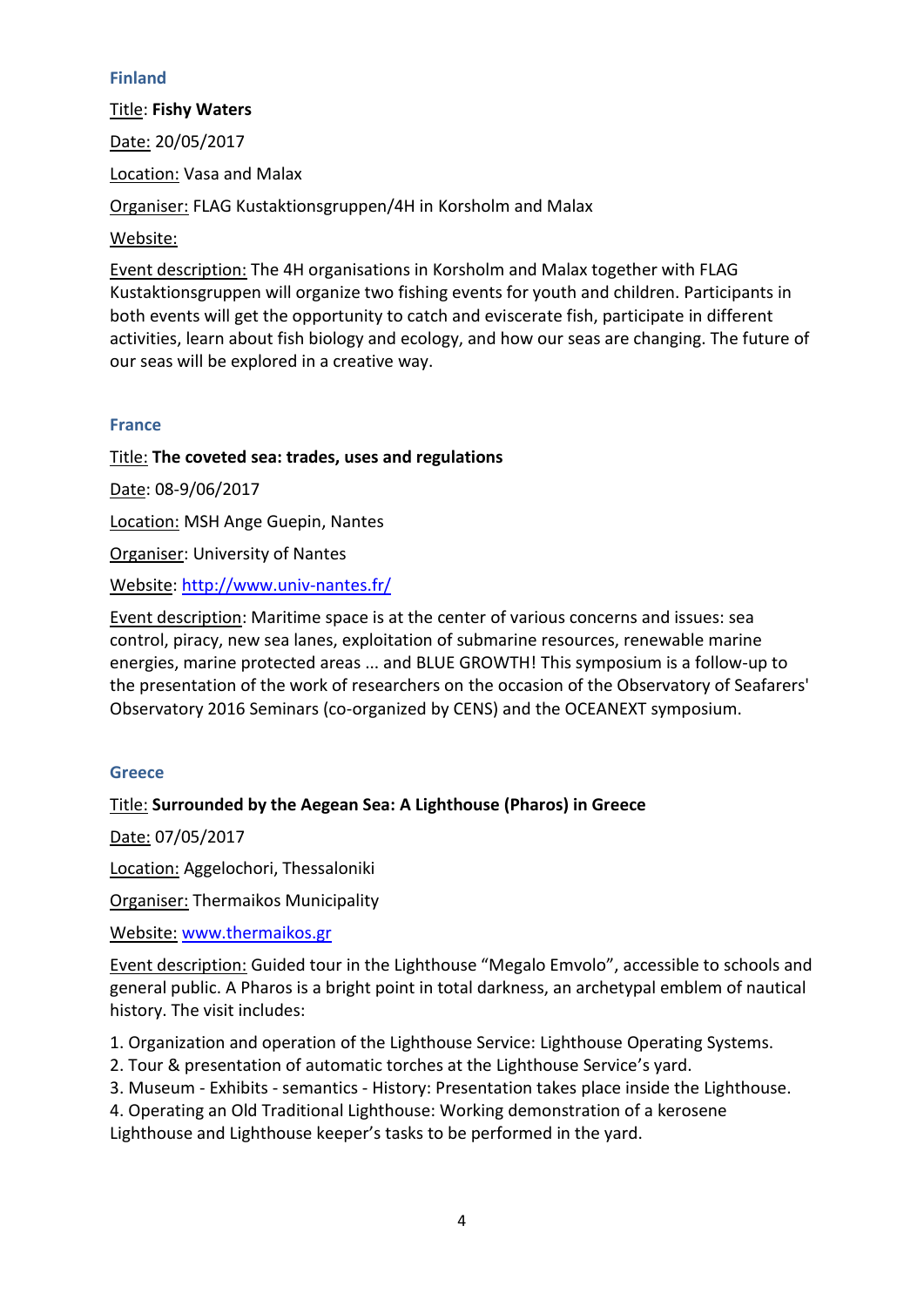5. A tour of the laboratories & maintenance workshops, photovoltaic light-beacon presentation: Environmentally friendly renewable energy use & explanation - light buoy operation description at the Agency's yard.

## Title: **Surrounded by the Aegean Sea: The hydrologic cycle and the energy of moving fluids**

Date: 18/05/2017 Location: Nea Michaniona, Thessaloniki Organiser: Thermaikos Municipality & University of Aegean Website: [www.thermaikos.gr](http://www.thermaikos.gr/) Event description: A seminar for young people (15-18 years old) on the hydrological cycle (evapotranspiration, precipitation, filtration, retention and emanation) and on the energy of

#### Title: **Surrounded by the Aegean Sea**: **"Dance of the Aegean Mermaid"**

Date: 14/05/2017

moving fluids.

Location: Nea Michaniona, Thermaikos Municipality

Organiser: Thermaikos Municipality

#### Website: [www.thermaikos.gr](http://www.thermaikos.gr/)

Event description: The Dance of the Aegean Mermaid is a multi-cultural event including narrative, live music and dance from dance teams. It is a historical cultural journey through azure waters and rocky coastlines to the Aegean's small villages and ancient cities.

#### Title: **Surrounded by the Aegean Sea**: **The Aegean fishing net"**

Date: 22/05/2017

Location: Peraia, Thermaikos Municipality

Organiser: Thermaikos Municipality

Website: [www.thermaikos.gr](http://www.thermaikos.gr/)

Event description: School project for primary school students. Professional experts in knitting fishing nets demonstrate to students how to put together a net. This practical technique could be directly connected to the morphology of the sea bed, since the latter shows a great variety, due to the island chains of the Aegean Sea.

#### Title: **Surrounded by the Aegean Sea**: **The professions of the sea**

Date: 19/05/2017

Location: Peraia, Thermaikos Municipality

Organiser: Thermaikos Municipality & University of Aegean

Website: [www.thermaikos.gr](http://www.thermaikos.gr/)

Event description: Educational School Project by the University of the Aegean. Presentation and information on the sciences related to the sea, the modern professions and the new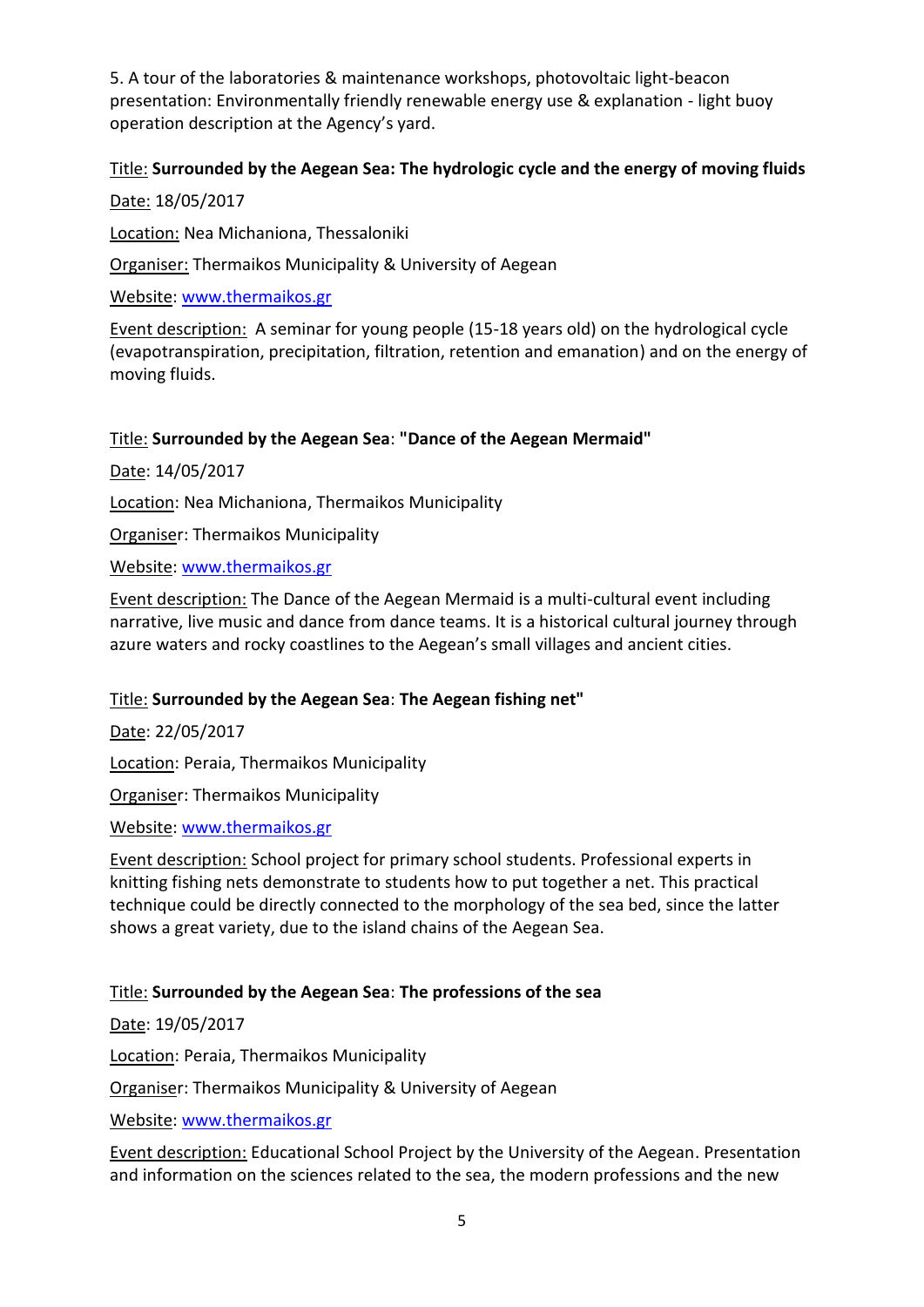technologies which apply to the sea, the cultural development of Aegean and Mediterranean.

## Title: **Surrounded by the Aegean Sea: Epanomi Lagoon, Fauna-Flora Eco tour**

Date: 14/05/2017

Location: Epanomi Lagoon, on location Epanomi, Thermaikos Municipality

Organiser: Thermaikos Municipality

Website: [www.thermaikos.gr](http://www.thermaikos.gr/)

Event description: Eco tour in Epanomi lagoon for students and families. Visitors will be informed on the local Fauna and Flora and on the environmental issues related to the protection of the lagoon.

## Title: **Sea Days 2017, "Go Piraeus !"**

Date: 24/05/2017

Location: Piraeus port and coastal area

Organiser: Municipality of Piraeus

Website: [www.imeresthalassas.gr](http://www.imeresthalassas.gr/)

Event description: The 'Sea Days 2017, Go Piraeus', is a panorama of events taking place in at least 15 central spots in Piraeus: exhibitions, tours, concerts, theatrical performances, traditional dances, film screenings, contests, bike rides, sport events, parties etc. A workshop will also take place, with the participation of the city's universities covering among others, themes like safety and security of ports and ships as well as port-city relations, a core parameter for the economic and social development of such areas, the improvement of their efficiency, the promotion of innovation and for ensuring the long-term competiveness.

## <span id="page-5-0"></span>**Italy**

## Title: **"Blue Growth" as an opportunity for the territory's development: a best practice of sustainable economic growth**

Date: 17/05/2017

Location: Palazzo Rasponi dale Teste, Ravenna

Organiser: Comune di Ravenna

## Website:

Event description: Presentation of the agreement for cooperation in safety and innovation activities within the research and production of hydrocarbons. A strategic agreement for the management of offshore activities which aim to exploit natural gas as a resource, thus reducing CO2 emissions and combining the protection of the marine environment, the coast and tourist activities with the economic and industrial needs of off-shore extraction, improving safety as well.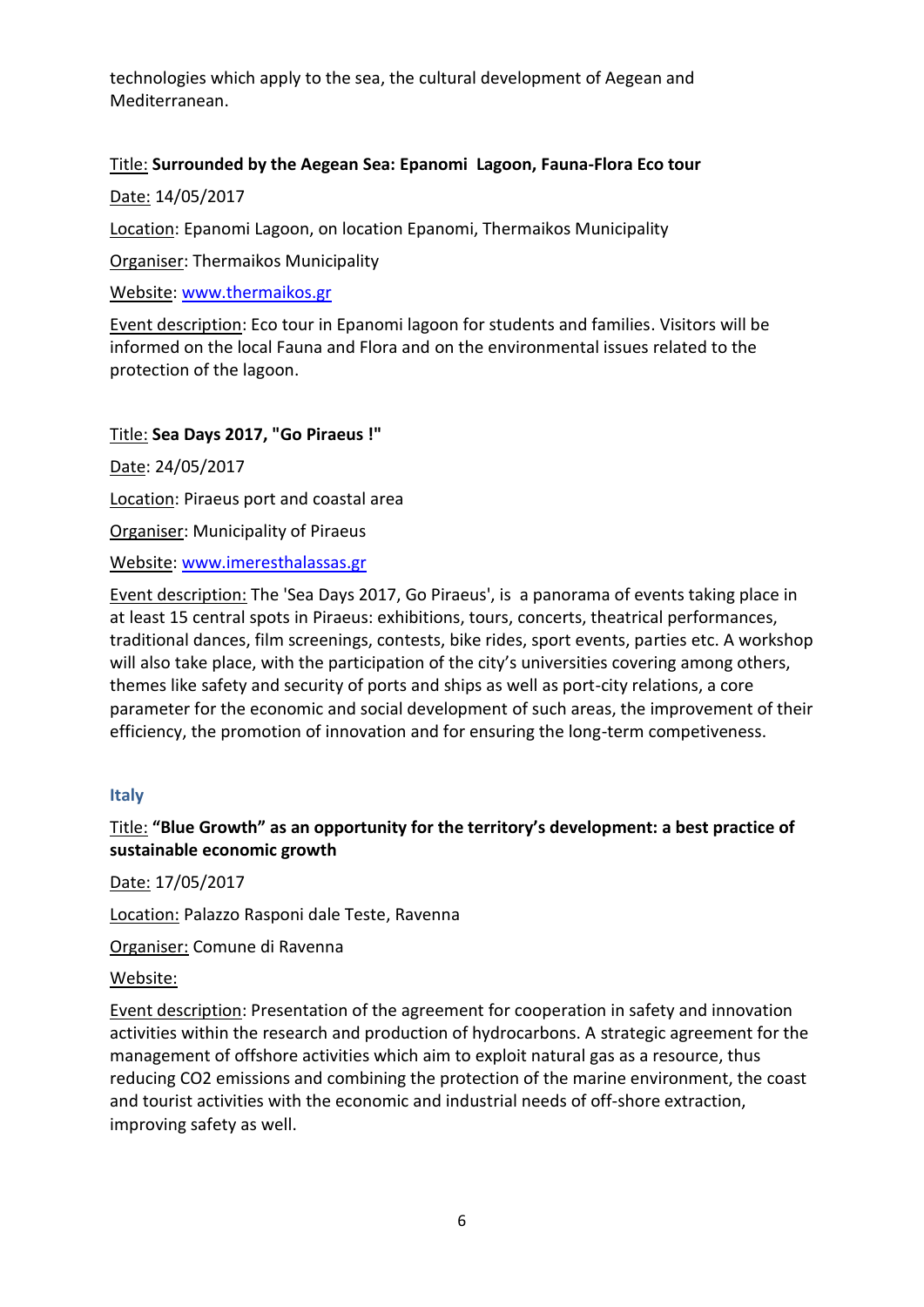## Title: **The optimal use of technologies to enhance the coastal and marine spatial planning**

Date: 19/05/2017 Location: Trieste Organiser: MarineLAB Website: [www.marinelab.it](http://www.marinelab.it/)

Event description: Workshop on the new technologies related to the use of innovative devices aimed at displaying in augmented reality the coastal and marine areas.

## Title**: There's a boat in the canal! Experiments on water, light and waves.**

Date: 11/05/2017 Location: Canal De Dottori, Monfalocone Organiser: Maritime Technology Cluster FVG - mareTC FVG Website: [www.marefvg.it](http://www.marefvg.it/)

Event description: This event will consist of an experimental - educational workshop based on elementary physics: Archimedes' principle, the motion of fluids, hydrostatic resistance and hydrodynamic behaviour of submerged bodies. The goal of the event is to get children close to the marine and maritime world as our seas and oceans represent the European economy's engine, with an enormous potential for innovation and growth.

## Title: **"Seafuture" Awards: 2016 - 2018, new ideas in Maritime Technologies**

Date: 11/05/2017

Location: La Spezia Navy Base

Organiser: La Spezia EPS, Special Agency of the Chamber of Commerce Riviere di Liguria

## Website: [www.seafuture.it](http://www.seafuture.it/)

Event description: Seafuture Award has been launched in 2016 in order to enhance research in industry or university and/or research centers. The new challenge for enterprises is to produce new services and products able to fulfil changing market needs, while the challenge for young graduated or students is to develop new projects, ideas and solutions that contribute to the competitiveness of our economy in a sustainable way.

## Title: **"Blue growth in Sardinia through a sustainable development and a better governance of the sea"**

Date: 18/05/2017

Location: Cagliari, Mediateca del Mediterraneo

Organiser: REGIONE Autonoma della Sardegna, Centro Regionale di Programmazione

Website:<http://www.alturego.org/index.php/it/> & <http://www.regione.sardegna.it/j/v/65?s=1&v=9&c=1345>

The conferece will be co-organised by the Sardinia Regional Government, Europe Direct Information Centre (Sardinia point) and Alturego (a cultural association). It will focus on the themes of sustainability and governance of the sea in Sardinia.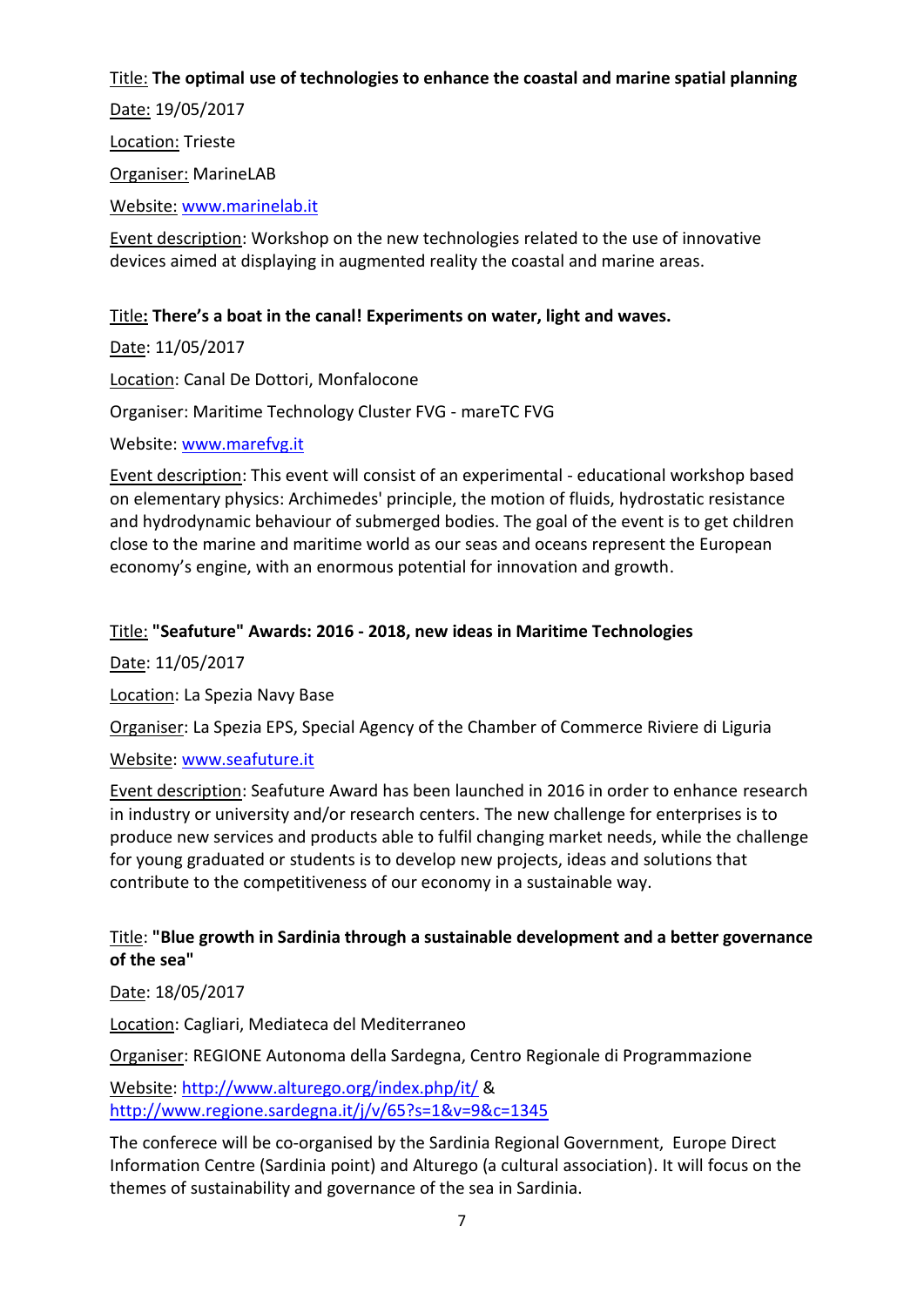These two issues are of strategic relevance for the development of Sardinia, where the implementation of blue growth policies should be adequately planned and managed with the objective of fostering new economic opportunities while respecting the preservation and valorisation of its rich natural heritage.

## Title: **ME&SEA, opportunities across the Sicilian East coast**

Date: 08/05/2017 Location: Messina and East Coast of Sicily Organiser: FeelLand Group Website: [www.feelland.it](http://www.feelland.it/) Event description: The third edition of the project "Me&Sea" wants to enhance the most

important elements that identify the city of Messina: its close and deep relationship with the sea.

The name of the project wants to enhance the relationship between the city and the sea (ME is the international code of Messina's city) and, at the same time, between people and the sea throughout the east coast. Messina is the first city you meet arriving in Sicily from north, from the European continent.

## Title: **Blue Packaging**

Date: 19/05/2017

Location: Museo del Mare, San Benedetto Del Tronto

Organiser: BLU MARINE SERVICE COOP

Website: [WWW.BLUMARINESERVICE.IT](http://www.blumarineservice.it/)

Event description: The "Blue packaging" workshops aim at defining a roadmap in order to substitute the actual fishing boxes made of plastic (EPS), with biobased - biodegradable material that can reduce the cost of the waste management and have a positive impact on marine environment, by eliminating plastic waste.

## <span id="page-7-0"></span>**Portugal**

Title: **It's time to clean up the Azores coastline!**

Date: 20/05/2017

Location: Coast of the 9 islands of the Azores, Portugal

Organiser: Regional Directorate for Sea Affairs

Website: <http://www.azores.gov.pt/entremares>

Event description: A regional coastal clean-up activity will be held in the 9 islands of the Azores, following the same predefined methodology. The results of this campaign will be publicized during the Azores Beyond Seas Campaign, raising environmental awareness on the local population.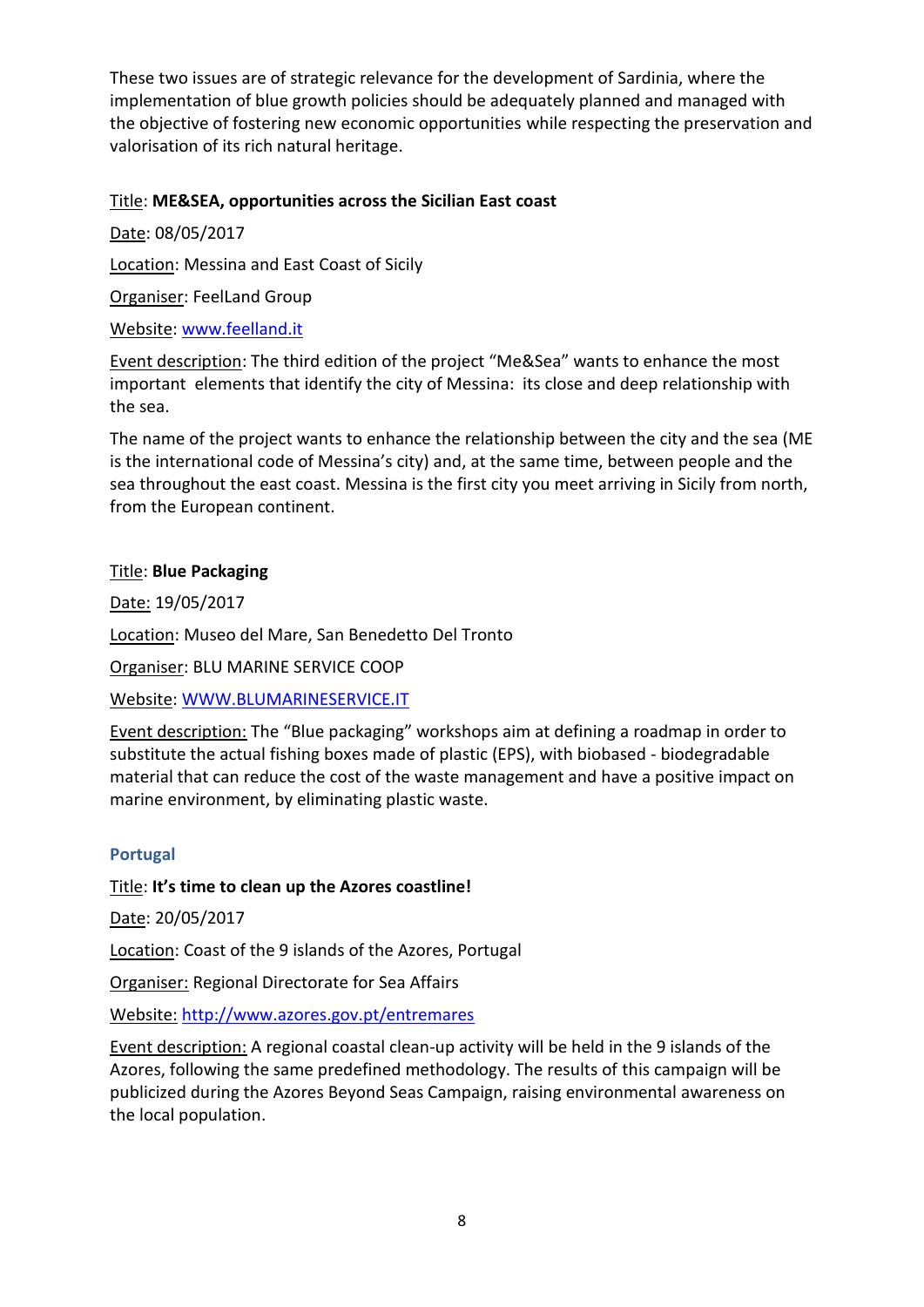Title: **Ocean Renewable Energy in Aveiro**

Date: 20/05/2017

Location: Aveiro

Organiser: Universidade de Aveiro

Website: <http://www.ua.pt/ptmar/> &<https://www.facebook.com/universidadedeaveiro/>

Event description: The recent "Ports Competitiveness Strategy 2026" of Portugal sets Aveiro Region as one of the harbour areas with potential to install a Portuguese port tech cluster for the Ocean Renewable Energy. Therefore, as a way to contribute to the celebration of the European Maritime Day, Universidade de Aveiro (UA) is organising a set of public events which aim at getting together different entities working within the ocean renewable energy sector: business communities, research centers and decision makers and managers.

## <span id="page-8-0"></span>**Spain**

Title: **Sailing in a clean sea** Date: 20/05/2017 Location: San Sebastian Organiser: NAVEGAVELA Website: [www.navegavela.com](http://www.navegavela.com/)

Event description: Sailing tours for children under 8 years old where experienced skippers will have the opportunity to teach them why and how we have to keep our seas clean.

## Title: **CONOCE TU PUERTO (Know your Port)**

Date: 22/05/2017

Location: Port of Algeciras

Organiser: AUTORIDAD PORTUARIA BAHÍA DE ALGECIRAS

Website: [www.apba.es](http://www.apba.es/)

Event description: Port Authority of Algeciras Bay (APBA) is organizing its fifth CONOCE TU PUERTO (KNOW YOUR PORT) activity, which offers the opportunity to the participants to discover the port facilities from the sea. From 22 May to 2 June 1,500 visitors will participate in ten scheduled boat trips, having the chance to spot the dolphins that inhabit in the waters of the bay.

Title: **Blue Packaging Workshop - Introducing a new eco-sustainable alternative to polystyrene (EPS) boxes in the fishery sector to prevent and reduce ocean plastics pollution**

Date: 26/05/2017 Location: Museu Marítim of Barcelona, Barcelona (Spain) Organiser: El Peix al Plat SCP Website: